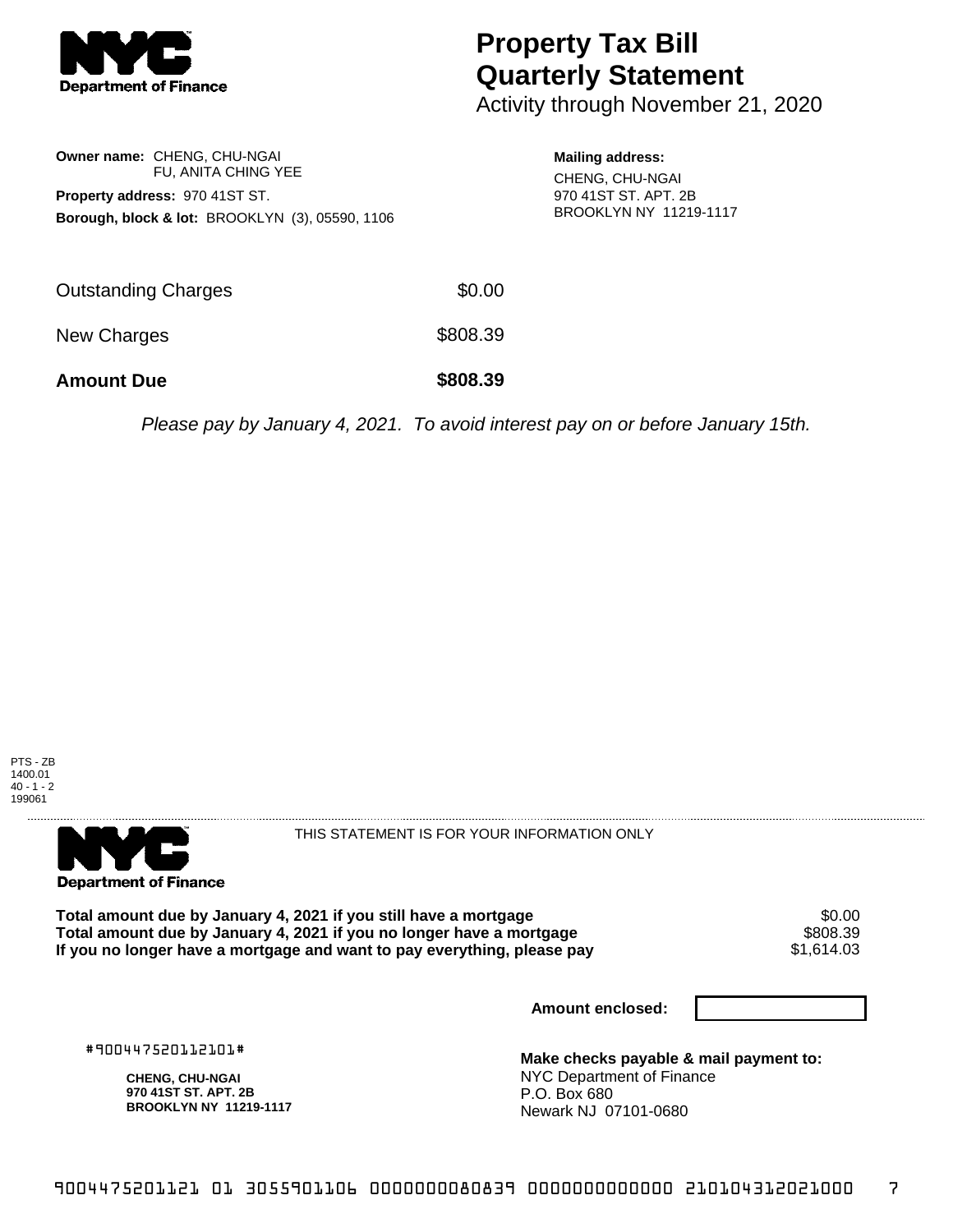

| <b>Billing Summary</b>                                                     | <b>Activity Date Due Date</b> |                     | Amount       |
|----------------------------------------------------------------------------|-------------------------------|---------------------|--------------|
| Outstanding charges including interest and payments                        | \$0.00                        |                     |              |
| <b>Finance-Property Tax</b>                                                |                               | 01/01/2021          | \$836.01     |
| Adopted Tax Rate                                                           |                               |                     | $$-27.62$    |
| <b>Total amount due</b>                                                    |                               |                     | \$808.39     |
| <b>Tax Year Charges Remaining</b>                                          | <b>Activity Date</b>          | <b>Due Date</b>     | Amount       |
| <b>Finance-Property Tax</b>                                                |                               | 04/01/2021          | \$836.01     |
| <b>Adopted Tax Rate</b>                                                    |                               |                     | $$-27.62$    |
| Total tax year charges remaining                                           | \$808.39                      |                     |              |
| If you pay everything you owe by January 4, 2021, you would save:          | \$2.75                        |                     |              |
| How We Calculated Your Property Tax For July 1, 2020 Through June 30, 2021 |                               |                     |              |
|                                                                            |                               | Overall             |              |
| Tax class 2 - Residential More Than 10 Units                               |                               | <b>Tax Rate</b>     |              |
| Original tax rate billed                                                   |                               | 12.4730%            |              |
| New Tax rate                                                               |                               | 12.2670%            |              |
| <b>Estimated Market Value \$102,651</b>                                    |                               |                     |              |
|                                                                            |                               |                     | <b>Taxes</b> |
| <b>Billable Assessed Value</b>                                             |                               | \$43,372            |              |
| 421a                                                                       |                               | $-16,562.00$        |              |
| <b>Taxable Value</b>                                                       |                               | \$26,810 x 12.2670% |              |
| <b>Tax Before Abatements and STAR</b>                                      |                               | \$3,288.80          | \$3,288.80   |
| Annual property tax                                                        |                               |                     | \$3,288.80   |
| Original property tax billed in June 2020                                  | \$3,344.04                    |                     |              |
| <b>Change In Property Tax Bill Based On New Tax Rate</b>                   | $$-55.24$                     |                     |              |

**NEW LAW:** To learn about Local Law 147, which requires residential buildings with three or more units to create a policy on smoking and share it with current and prospective tenants, visit www.nyc.gov/health/tobaccocontrol.

Please call 311 to speak to a representative to make a property tax payment by telephone.

## **Home banking payment instructions:**

- 1. **Log** into your bank or online bill pay website.
- 2. **Add** the new payee: NYC DOF Property Tax. Enter your account number, which is your boro, block and lot, as it appears here: 3-05590-1106 . You may also need to enter the address for the Department of Finance. The address is P.O. Box 680, Newark NJ 07101-0680.
- 3. **Schedule** your online payment using your checking or savings account.

## **Did Your Mailing Address Change?**

If so, please visit us at **nyc.gov/changemailingaddress** or call **311.**

When you provide a check as payment, you authorize us either to use information from your check to make a one-time electronic fund transfer from your account or to process the payment as a check transaction.